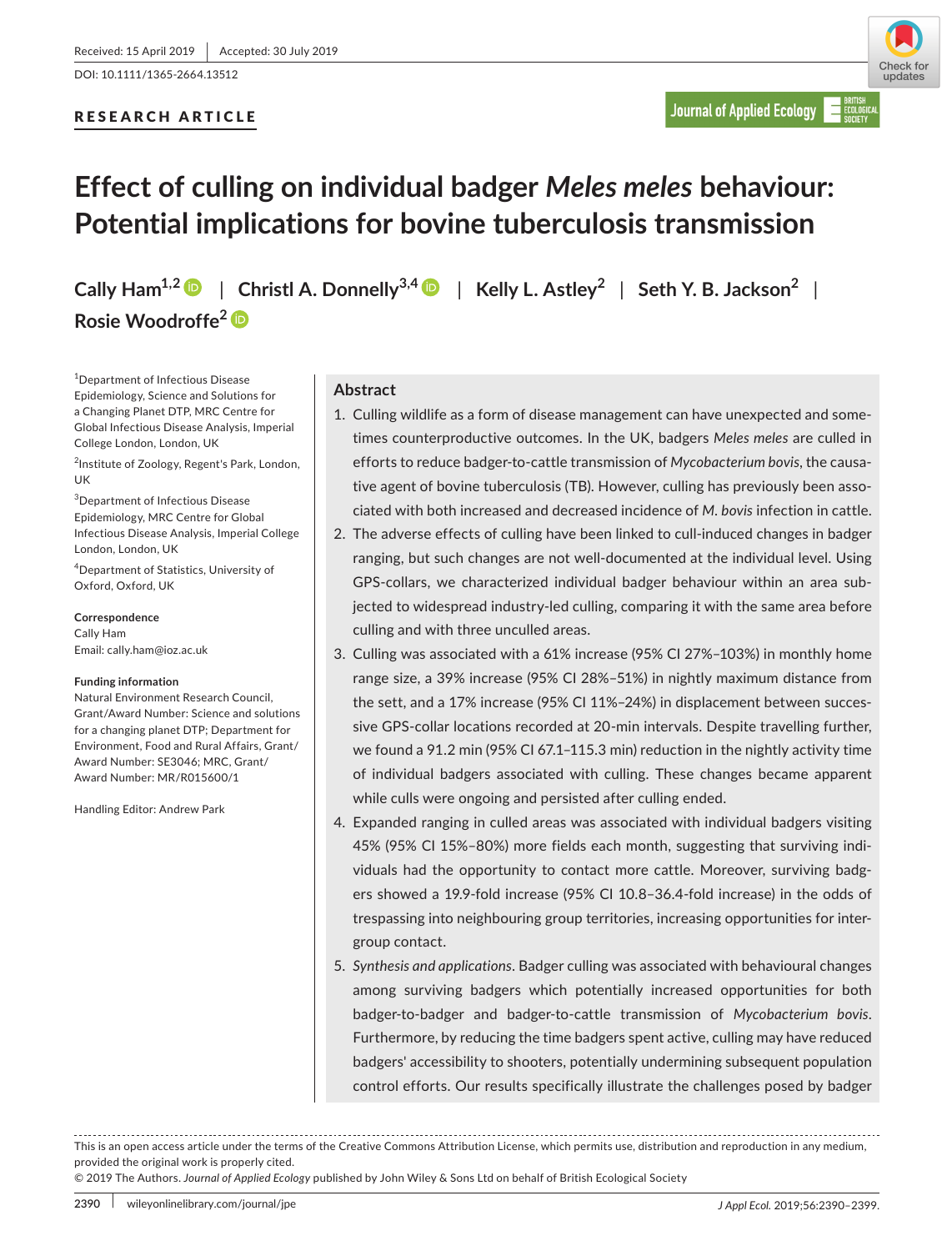behaviour to cull‐based TB control strategies and furthermore, they highlight the negative impacts culling can have on integrated disease control strategies.

**KEYWORDS**

Badger cull, badger *Meles meles*, bovine tuberculosis, perturbation, ranging behaviour, TB, wildlife disease, wildlife management

# **1** | **INTRODUCTION**

Wildlife populations can transmit infection to economically important domestic species, complicating disease management programmes (Gortazar et al., 2015). For example, wild boar *Sus scrofa* can transmit the Classical Swine Fever virus to domestic pigs (Schulz et al., 2017), and migrating populations of wild birds can transmit avian influenza virus to poultry (Gauthier‐Clerc, Lebarbenchon, & Thomas, 2007).

Where transmission from wildlife to livestock is thought responsible for maintaining infection within livestock, wildlife culling is often attempted (Gortazar et al., 2015; Gortázar, Ferroglio, Höfle, Frölich, & Vicente, 2007). In principle, culling the wildlife species would be expected to reduce transmission from wildlife to livestock both by lowering the infection prevalence within the wildlife species and by reducing opportunities for contact between wildlife and livestock (Barlow, 1996). Wildlife culling has been implemented in attempts to control rabies in red foxes *Vulpes vulpes* (Holmala & Kauhala, 2006), louping ill virus in mountain hares *Lepus timidus* (Harrison, Newey, Gilbert, Haydon, & Thirgood, 2010) and *Mycobacterium bovis* (the causative agent of bovine tuberculosis [TB]) in brushtail possums *Trichosurus vulpecula* (Caley, Hickling, Cowan, & Pfeiffer, 1999). Despite its widespread use, culling has rarely proved successful at reducing the threat of infection from wildlife (Gortazar et al., 2015; Harrison et al., 2010). When wildlife culls fail to contribute to disease management programmes it can be due to both failure in reducing population density and unexpected behavioural and demographic responses of the culled population (Choisy & Rohani, 2006; Streicker et al., 2012). For example, culling red foxes and raccoon dogs *Nyctereutes procyonoides* to control rabies in Europe resulted in increased ranging and dispersal as surviving individuals moved to fill vacated territories, and the re‐establishment of territorial boundaries involved fighting, increasing the risk of rabies transmission (Holmala & Kauhala, 2006).

Bovine tuberculosis (TB) is the most important endemic livestock disease in the United Kingdom. The percentage of cattle herds testing positive for *M. bovis* infection has increased since the 1990s, and 5.8% of herds in England were affected in 2018 (Defra, 2018a). *M. bovis* is a generalist pathogen and has been isolated from a variety of mammal species (Delahay et al., 2007). However, the European badger *Meles meles* has been identified as the predominant wildlife host in Britain (Krebs et al., 1997). It has been estimated that within areas of high TB incidence, 5.7% (95% confidence interval: 0.9%– 25%) of transmission into cattle herds is due to badger-to-cattle

transmission, with cattle‐to‐cattle transmissions amplifying this (Donnelly & Nouvellet, 2013).

Badger culling has been used in Britain and Ireland in attempts to reduce the risk of badger‐to‐cattle transmission of *M. bovis*. However, in England, badger culling has had both positive and negative effects on the incidence of cattle herd breakdowns (Brunton et al., 2017; Donnelly et al., 2003, 2006). Despite the risk that badger culling can increase, as well as decrease, cattle herd breakdowns (Donnelly et al., 2006), current TB control policy in England entails industry‐led widespread badger culling, with over half of the southwest peninsula currently within cull zones (Defra, 2014, 2018b).

In undisturbed populations, badgers form social groups which defend territories through fighting and scent‐marking at communal latrines (Kruuk, 1978; Kruuk & Parish, 1982; Rogers & Cheeseman, 1997). Structuring of the badger population into discrete social groups has important consequences for badger‐to‐badger and badger-to-cattle transmission, as it reduces the numbers of both badgers and cattle with which each badger has contact opportunities (Böhm, Hutchings, & White, 2009; Rozins et al., 2018).

The capacity of culling to increase *M. bovis* infection in cattle has been attributed to changes in badger population structure caused by lowering the population density (Woodroffe, Donnelly, Cox, et al., 2006; Woodroffe et al., 2009). In culled areas, badgers' ranging behaviour has been described both by radiotracking individuals, and by mapping the distribution of faecal deposits from social groups fed different coloured baits (Table 1). Although constrained by observation effort and seasonal requirements, both methods have shown that culling is associated with increases in home range size and home range overlap (Carter et al., 2007; O'Corry‐Crowe, Hammond, Eves, & Hayden, 1996; Woodroffe, Donnelly, Cox, et al., 2006). However, it has not been possible to conduct bait-marking or radiotracking whilst culls were ongoing and therefore behavioural changes occurring during the cull period are unknown (Riordan, Delahay, Cheeseman, Johnson, & Macdonald, 2011; Woodroffe, Donnelly, Cox, et al., 2006). It has been reported that the increase in *M. bovis* prevalence within the badger population is greatest when culls are prolonged (Woodroffe, Donnelly, Jenkins, et al., 2006), suggesting that behavioural change might start during the culling period.

Alongside changes in ranging behaviour, culling might be associated with changes in individual nightly activity patterns. Badger populations are largely regulated by food availability (Kruuk & Parish, 1982) and badgers spend a large proportion of their above‐ ground time foraging (McClune, Marks, Delahay, Montgomery, & Scantlebury, 2015). As culling reduces the population size,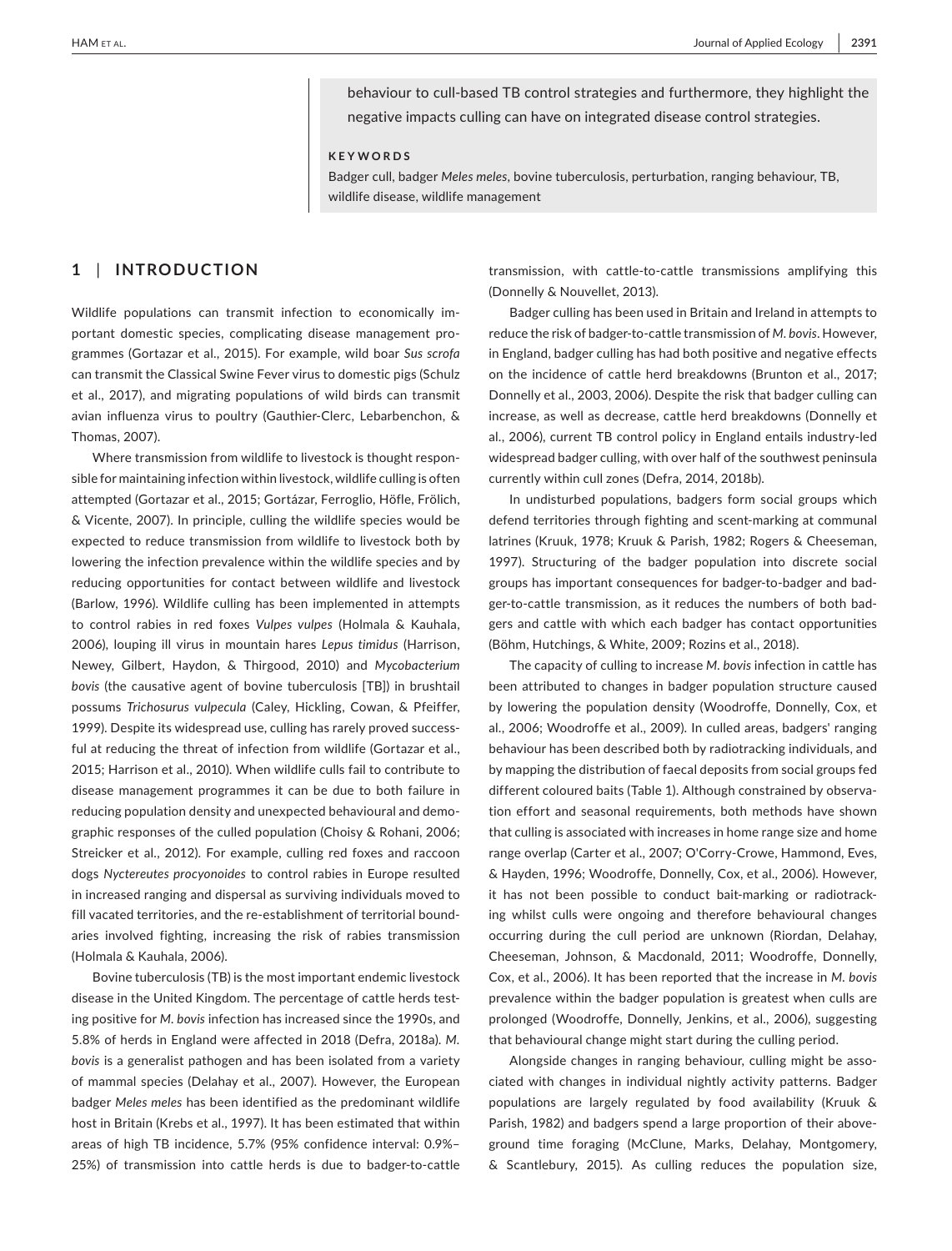TABLE 1 Summary of previous studies investigating changes in badger ranging behaviour associated with culling. Widespread culling refers to culls aiming to reduce the badger population in areas ≥100 km<sup>2</sup>. Localized culling refers to culls targeting specific TB-affected farms or farm clusters

| Type of culling | Ranging behav-<br>jour measure | Individual or<br>social group<br>level | Timescale                               | <b>Effect</b>                                                                       |
|-----------------|--------------------------------|----------------------------------------|-----------------------------------------|-------------------------------------------------------------------------------------|
| Widespread      | Bait marking                   | Social group                           | 1 year after culling                    | 33% (95% CI 10%-50%) increase in<br>home range size after first cull                |
| Localized       | Bait marking                   | Social group                           | Between cull seasons<br>for three years | 68% increase in home range size after<br>first cull                                 |
| Widespread      | Bait marking                   | Social group                           | <2 years after cull                     | 180% (95% CI 70%-362%) increase<br>in home range area compared to<br>unculled areas |
| Localized       | Bait marking                   | Social group                           | <2 years after cull                     | 74% (95% CI 4%-191%) increase home<br>range area compared to unculled<br>areas      |
| Localized       | Radiotracking                  | Individual                             | Three years of culling                  | Approximately 33% decrease in home<br>range size after two years of culling         |
| Localized       | Radiotracking                  | individual                             | <1 year after cull                      | 44% increase in summer home range<br>size after cull                                |
|                 |                                |                                        |                                         |                                                                                     |

|                                                     | <b>Study Site</b> |                |                |                |  |  |  |  |  |  |
|-----------------------------------------------------|-------------------|----------------|----------------|----------------|--|--|--|--|--|--|
|                                                     | C <sub>2</sub>    | C <sub>4</sub> | F <sub>1</sub> | F <sub>2</sub> |  |  |  |  |  |  |
| Number of farms                                     |                   |                |                |                |  |  |  |  |  |  |
| <b>Beef</b>                                         | $\overline{2}$    | 3              | 3              | $\mathfrak{D}$ |  |  |  |  |  |  |
| Dairy                                               | 3                 | $\mathfrak{D}$ | $\mathcal{P}$  | 3              |  |  |  |  |  |  |
| Badgers tracked with GPS-collars                    |                   |                |                |                |  |  |  |  |  |  |
| Pre-cull period                                     | 12                | 9              | 15             | 20             |  |  |  |  |  |  |
| During and post-cull<br>period                      | $\Omega$          | 7              | 8              | $\Omega$       |  |  |  |  |  |  |
| GPS-collared badgers culled under licence 2016-2017 |                   |                |                |                |  |  |  |  |  |  |
| 2016                                                | $\Omega$          | 3              | $\Omega$       | $\Omega$       |  |  |  |  |  |  |
| 2017                                                | $\Omega$          | $\mathcal{P}$  | $\Omega$       | $\Omega$       |  |  |  |  |  |  |
| Calendar years studied                              | 2013-2015         | 2014-2017      | 2013-2017      | 2013-2015      |  |  |  |  |  |  |

TABLE 2 Details of the farm types and number of badgers tracked and culled during this study

competition for food is likely to decrease, potentially resulting in individuals reducing their activity. Furthermore, 'bold' individuals may be more likely to both emerge early and to emerge during any disturbance caused during the culling process and therefore may be more likely to be removed from the population (Tuyttens et al., 1999). As a result, we might expect the nightly activity pattern of the badger population to change in association with culling, which may have important consequences for shooters attempting to locate free‐ranging badgers.

We took advantage of GPS‐collar data collected from badgers living inside a cull zone before, during and after culling was conducted, and from comparable unculled areas, to assess, for the first time, fine‐scale individual changes in badger behaviour during and after culling. We hypothesized that culling would be associated with increased ranging behaviour, that this might commence while culls were ongoing, and that it would increase opportunities

for badger‐to‐badger and badger‐to‐cattle contact. We also hypothesized that culling would be associated with reduced nightly activity.

# **2** | **MATERIALS AND METHODS**

# **2.1** | **Study sites**

Data were collected between 2013 and 2017 from four study sites in Cornwall (C2 [5.9 km<sup>2</sup>], C4 [4.7 km<sup>2</sup>], F1 [5.4 km<sup>2</sup>] and F2 [6.5 km<sup>2</sup>]) each consisting of five cattle farms (Table 2). Study sites have been fully described elsewhere (Woodroffe et al., 2016a) but, in summary, each site included both beef and dairy enterprises and the four sites together comprised 10 beef and 10 dairy farms (Table 2). Study sites were located >20 km apart and represented a range of ecological conditions and farming practices.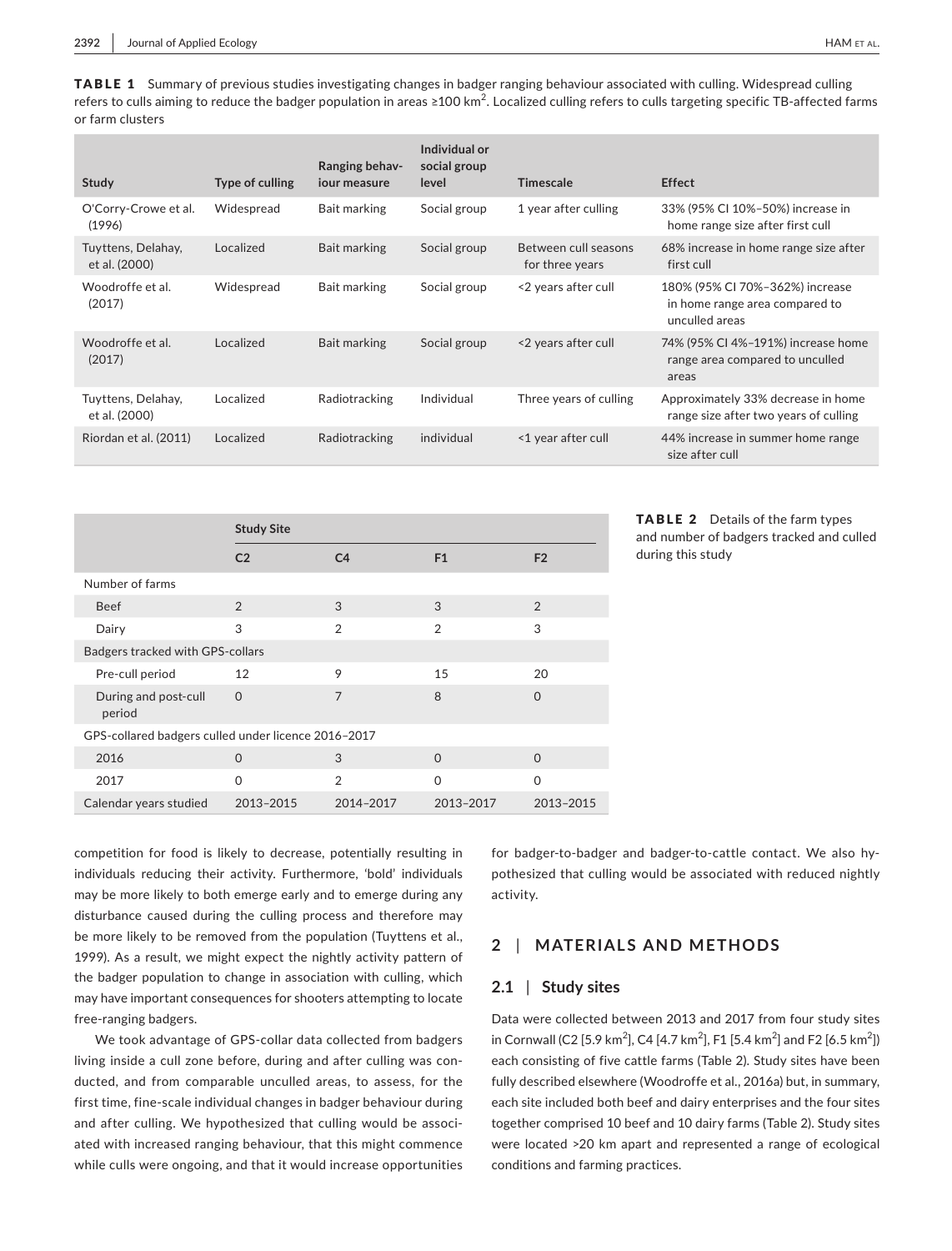In 2016, a badger culling licence was granted for North Cornwall, a region which included the C4 study site (Natural England, 2016). Culling took place in September‐October 2016 and September‐ October 2017. Following licence requirements (Defra, 2015), badgers were shot either when cage‐trapped or whilst free‐ranging, and carcasses were removed. No culling was licensed at any other study sites (Table 2).

# **2.2** | **Data collection**

Badgers were trapped and handled under licence from the UK Home Office (project licence 70/7482) and Natural England (20,122,772), following ethical review by the Zoological Society of London (projects BPE/0631 and PWE/691). All data were collected with landowner consent.

Badgers were trapped in wire mesh cages and immobilized with an intramuscular injection of medetomidine, ketamine and butorphanol (de Leeuw, Forrester, Spyvee, Brash, & Delahay, 2004). On first capture individuals were fitted with a microchip (FriendChip, Avid PLC) to enable future identification.

A subset of adult badgers was fitted with GPS‐collars (Telemetry Solutions), programmed to record a location every 20‐min between 18:00 hr–06:00 hr GMT following a predetermined schedule, unless an on‐board accelerometer indicated that the badger was inactive. GPS‐collar data were collected throughout the year (Table S1). We removed GPS‐collar locations identified as potentially imprecise using methodology detailed in Woodroffe et al. 2016a, we refer to this process as 'filtering' the data. Previous analyses have shown that such filtering did not alter the outcomes of analyses of badger habitat selection or contact with cattle (Woodroffe et al., 2016b, 2017). Badgers were assigned to social groups based on their capture locations and movement data.

We used the GPS‐collar data to derive eight measures of badger behaviour, detailed below, which were the outcome variables for our statistical analyses. We estimated five variables using the filtered GPS‐collar locations; these were (a) monthly home range area, (b) the number of fields visited each month, (c) the maximum distance from the main sett each night, (d) whether the individual trespassed in a neighbouring territory each night and (e) the 20‐min step‐length. We used the unfiltered GPS‐collar data to calculate three measures of badger behaviour unaffected by GPS‐location accuracy; these were (f) nightly emergence time, (g) nightly return time and (h) the duration of activity each night.

We estimated *monthly home ranges* for individual badgers from filtered GPS‐collar data using the Adaptive Local Convex Hull (*a‐ LoCoH*) method (Getz et al., 2007). These estimates were generated using the r package tlocoh (Lyons, 2014). Following Woodroffe et al. (2016a, 2016b) we set the *a*‐parameter (the cumulative distance between nearest neighbouring points used to create each hull) at 1,800 m. We used area ( $km^2$ ) within the 95% isopleth as the home range area, which was log-transformed for analysis.

The number of individual *fields visited* each month was counted per individual. We obtained field boundaries from OS maps (Ordnance Survey, 2002) and confirmed the location of each boundary through ground surveys.

We calculated *maximum nightly sett distance* as each badger's maximum distance (m) from its social group main sett. We calculated *20‐min step‐length* as the distance (m) travelled between each pair of consecutive locations recorded 20‐min apart. Both variables were log‐transformed for analysis.

We generated a binary variable describing whether each individual *trespassed* in a neighbouring territory each night. To define territories, we created social group home ranges by combining data from all members of each social group and estimating their combined home range using *a*‐LoCoH as described above. Previous analyses showed that there was little overlap between these group ranges, indicating that they approximate to territories (Woodroffe et al., 2017). We recorded, for each night of tracking, whether an individual badger was recorded as located in any other groups' territory.

For each night, we calculated the *emergence time* of each badger, as the number of minutes after sunset that the first GPS‐collar location was recorded, and the *return time* as the last recorded GPS‐ collar location each night (also calculated as minutes after sunset). Finally, we calculated the *activity time* (in minutes) for each badger each night by subtracting the time of the first GPS‐collar location from the time of the last GPS‐collar location recorded.

In addition to these systematically-recorded measures of movement behaviour, we characterized the change in known location of two badgers in the culled area with failed GPS‐collars, using a combination of trapping and opportunistic camera trap records by citizen scientists. These two badgers did not contribute data to the statistical analyses.

### **2.3** | **Statistical analyses**

We analysed the effects of culling on the eight outcome variables described above using generalized linear mixed‐effects models (GLMMs) fitted using the r package lme4 (Bates, Maechler, Bolker, & Walker, 2014). For the number of fields visited each month, we fitted a GLMM with a Poisson‐error distribution, and for whether a badger trespassed each night we fitted a GLMM with a binomial‐error distribution (logistic regression). For the other six outcome variables, we fitted GLMMs with normally distributed errors.

To explore the effects of culling, we first created a base model for each outcome variable which included site and month as fixed categorical effects, and badger identity as a random effect. Base models did not include a 'sex' variable, as including this factor did not significantly improve the fit of any of the models. Additionally, the models of monthly home range area and fields visited per month included the number of nights tracked as a continuous variable, the model of the probability of trespassing included the number of neighbouring social groups as a continuous variable, and the model of 20‐min step‐length included the time of night (in hours, e.g. 01:00, 02:00) as a categorical variable; all were included as fixed effects.

We explored the effects of culling on each measure of behaviour by adding a 'cull period' variable to each base model, classifying all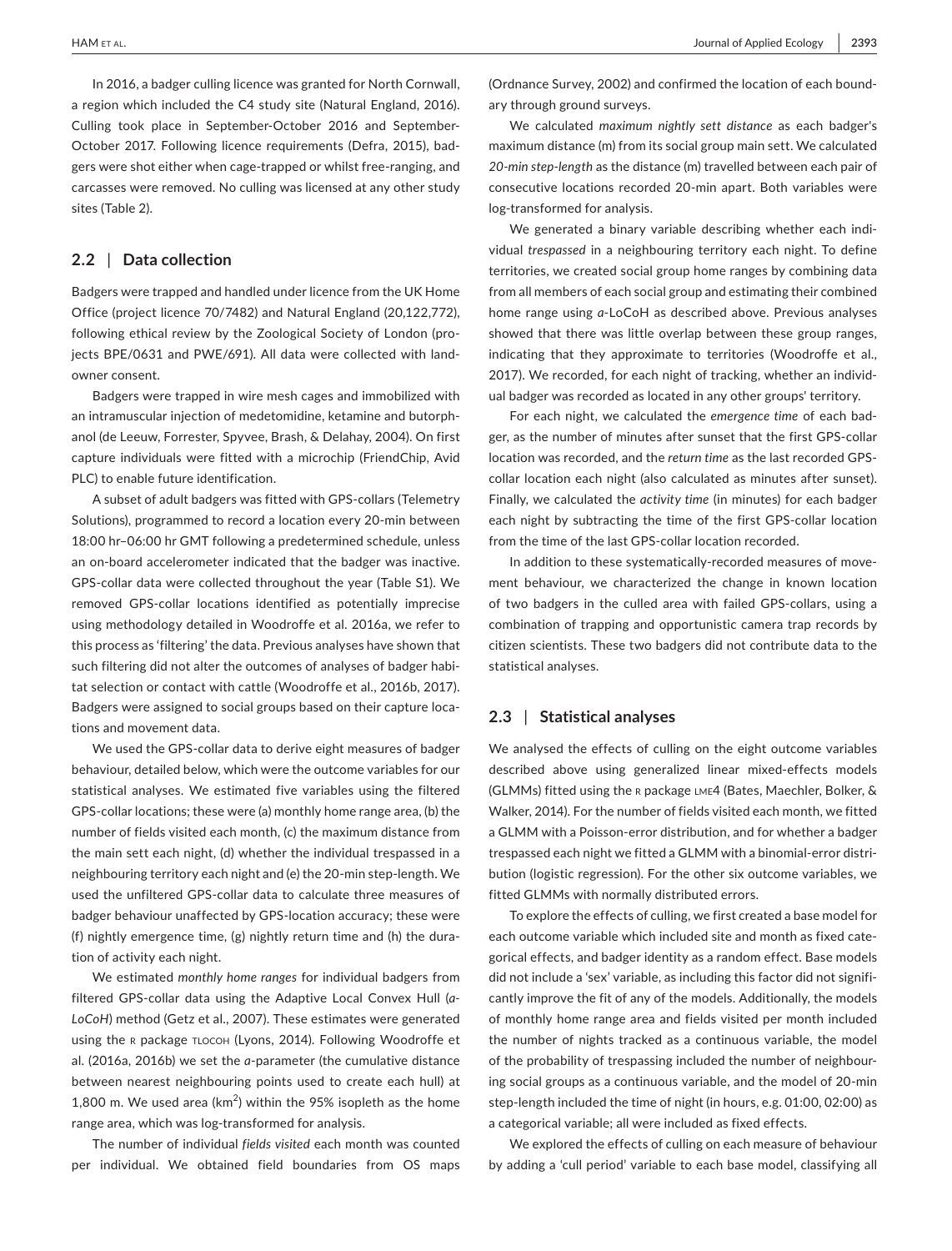

FIGURE 1 Ranging behaviour of GPS‐collared badgers before, during and after culling at site C4. Panel (a) shows the estimated monthly home range of badger C4\_003 in August 2014 (before the cull) and August 2017 (after one year of culling). Both home ranges were constructed using GPS‐collar data collected over 31 nights. Panel (b) shows the nightly tracks of badger C4\_021 on: 01‐09‐16 the first night of culling, 07‐09‐16 the seventh night of culling and 13‐09‐16 the night the individual was shot. Panel (c) shows the estimated home range of badger C4\_022 between May– August 2016, the location of the main sett where the individual was collared and the location it was recaptured in December 2016. Panel (d) shows the estimated home range of badger C4\_023 between May– August 2016, the location of the main sett where the individual was collared and the location it was re‐sighted in April 2017

observations from September 2016 onwards at site C4 as 'during and after cull period' and observations from other sites, and from C4 before September 2016, as 'no‐cull period'.

The output from the trespassing GLMM (outlined above) was used to estimate the probability of an individual trespassing each night for each month at each site, with and without culling (Table S4).

As we only collected data during and after September 2016 from sites C4 and F1 (Table 2), we performed secondary analyses using only data from these sites, to check the findings of our primary analyses. Firstly, we created a 'C4 cull‐period' categorical variable, in which we classified data as 'outside‐C4‐cull‐period' if they came from site F1, or from site C4 prior to September 2016, and as 'inside‐C4‐cull‐period' if they came from site C4 during and after September 2016. We likewise created a hypothetical 'F1 cull‐period' categorical variable, in which we classified data as 'outside‐F1‐cull‐period' if they came from site C4, or from site F1 prior to September 2016, and as 'inside‐F1‐cull‐period' if they came from site F1 during and after September 2016. We explored the effects of adding these variables to the base models described above.

To investigate whether behavioural changes occurred whilst culling was ongoing, we conducted additional analyses, replacing the two‐level 'cull period' variable with a three‐level variable comprising 'no-cull', 'during-cull' and 'post-cull' levels. For this variable we classified all data from sites C2, F1 and F2 and from C4 prior to September 2016 as 'no‐cull', data from C4 from the beginning of September to

the end of October 2016 as 'during‐cull' and data from C4 from the beginning of November 2016 as 'post-cull'. This variable was added to the base models for all outcome variables.

# **3** | **RESULTS**

We collected data over a total of 7,930 badger-nights during the 'no‐cull' period, 69 badger‐nights during the 'during‐cull' period and 244 badger-nights during the 'post-cull' period. This dataset included GPS‐collar information from 67 badgers (Table S1), of which seven were tracked at the culled site (C4) within the 'during and after cull period' (Table 2). Figure 1 shows examples of movement behaviour recorded from four of these individuals.

After adjusting for base model variables, culling was significantly associated with increases in all measures of ranging behaviour (Table 3). The 'during and after cull' period was associated with a 61% increase (95% CI 27%–103%) in monthly home range area, a 39% (95% CI 28%–51%) increase in nightly maximum distance from the main sett and a 17% (95% CI 11%-24%) increase in 20-min steplength. Related to this expanded ranging, we also found a 45% (95% CI 15%–80%) increase in the number of fields visited each month, and a 19.9‐fold increase (95% CI 10.8–36.4‐fold increase) in the odds of trespassing in other group territories. A detailed quantification of how the probability of trespassing varied before and after culling is presented in Table S4.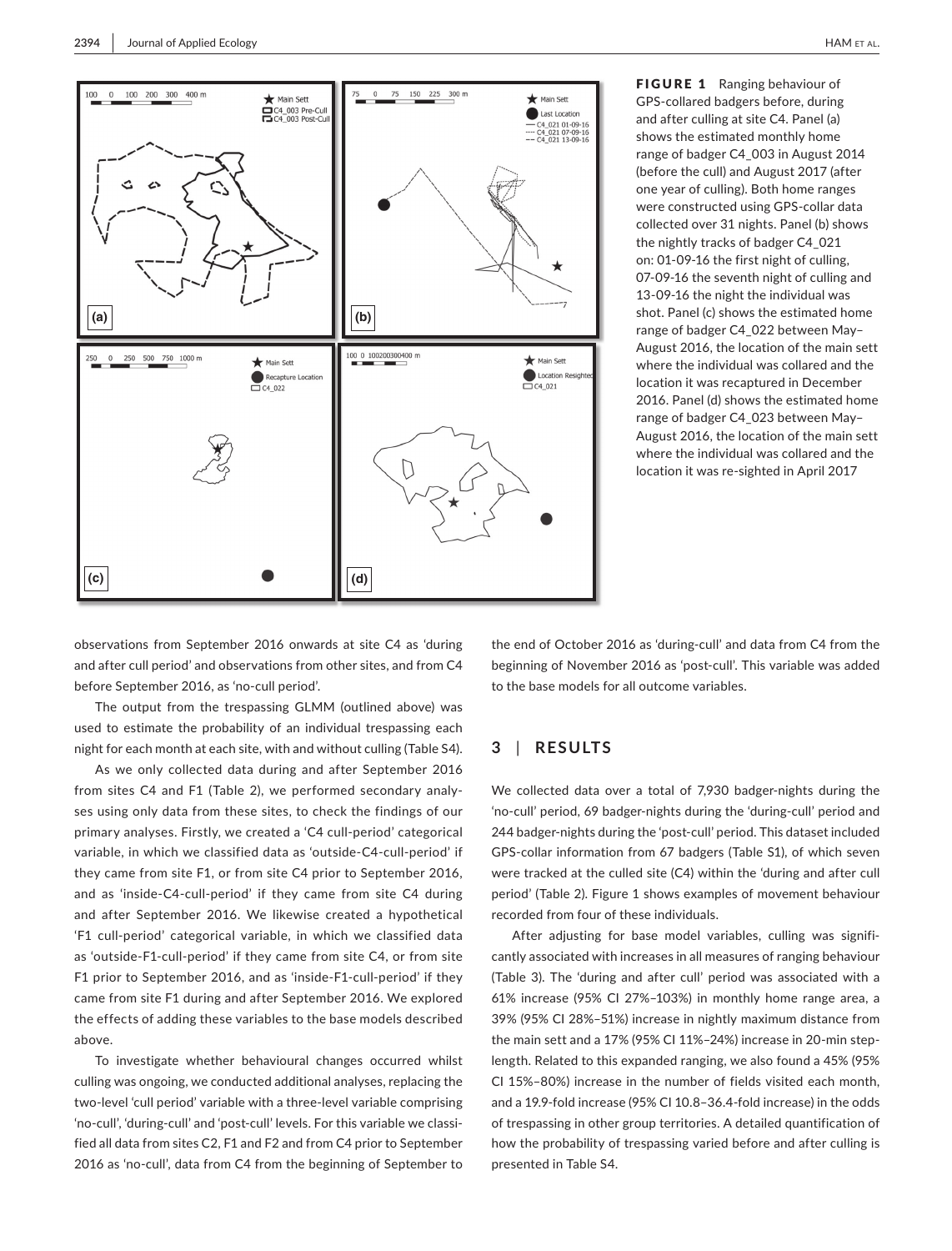| $15.13 \t < 0.001$<br>0.001<br>0.001<br>0.14<br>Q<br>25.26<br>5.44<br>102.1<br>Estimate (95%<br>$(0.008 - 0.02)$<br>$(27% - 103%)$<br>0.01%<br>61%<br>$\overline{11}$<br>đ<br>m<br>(log-transformed in the analy-<br>During and After Cull Period<br>Number of Days Tracked<br>Variable<br>Month <sup>*</sup><br>Site <sup>*</sup> | 20-min step-length (m)<br>Monthly home range area (km <sup>2</sup> ) |                   | Nightly maximum distance from<br>sett (m) |        |          | Fields visited per month       |                |          | Probability of trespassing      |       |          |
|------------------------------------------------------------------------------------------------------------------------------------------------------------------------------------------------------------------------------------------------------------------------------------------------------------------------------------|----------------------------------------------------------------------|-------------------|-------------------------------------------|--------|----------|--------------------------------|----------------|----------|---------------------------------|-------|----------|
|                                                                                                                                                                                                                                                                                                                                    | Estimate<br>$(95%$ CI)                                               | $\overline{a}$    | Estimate<br>(95% CI)                      | d      |          | $\chi$<br>Estimate<br>(95% CI) | $\overline{a}$ |          | <b>Odds Ratio</b><br>$(95%$ CI) | ⅍     | Q        |
|                                                                                                                                                                                                                                                                                                                                    | $(11\% - 24\%)$<br>17.0%                                             | $-0.001$<br>34.17 | $(28\% - 51\%)$<br>39%                    | 56.99  | &0.001   | $(15\% - 80\%)$<br>45%         | 9.76           | 0.002    | 19.9 (10.8<br>$-36.4$           | 121.5 | $-0.001$ |
|                                                                                                                                                                                                                                                                                                                                    |                                                                      | 0.14<br>5.54      |                                           | 7.75   | 0.05     |                                | 25.72          | $-0.001$ |                                 | 25.82 | 0.001    |
|                                                                                                                                                                                                                                                                                                                                    |                                                                      | $-0.001$<br>1,408 |                                           | 507.39 | $-0.001$ |                                | 82.55          | $-0.001$ |                                 | 219.4 | $-0.001$ |
| sis of 'Fields visited per night')                                                                                                                                                                                                                                                                                                 |                                                                      |                   |                                           |        |          | $(21\% - 28\%)$<br>25%         | 224.9          | $-0.001$ |                                 |       |          |
| $\mathbf{11}$<br>Hour <sup>*</sup>                                                                                                                                                                                                                                                                                                 |                                                                      | $-0.001$<br>96.09 |                                           |        |          |                                |                |          |                                 |       |          |
| Number of Neighbouring<br>Territories                                                                                                                                                                                                                                                                                              |                                                                      |                   |                                           |        |          |                                |                |          | $(1.2 - 4.1)$<br>2.2            | 6.72  | 0.01     |

 **|** HAM et al. Journal of Applied Ecology **2395**

We also detected evidence of expanded ranging in two badgers with failed GPS‐collars; one was recaptured 1,780 m away from its main sett in December 2016 (Figure 1c), and another was recorded on a camera trap 860m from its pre‐cull home sett in April 2017 (Figure 1d); both records fell outside their pre‐cull home ranges.

The 'cull period' variable was also significantly associated with badger emergence time relative to sunset, which was 43.4 min (95% CI 22.7–64.0 min) later during and after culling compared with that in the no-cull period. The return time relative to sunrise was 51.7 min (95% CI 37.7–65.7 min) earlier during and after culling. Consistent with these patterns, badgers were active for 91.2 min (95% CI 67.1– 115.3 min) less during and after culling than in the no‐cull period (Table 4), equivalent to a 22% decrease in individual nightly activity time.

Secondary analyses using only data from sites C4 and F1 con firmed the findings of these primary analyses. As expected, the 'inside‐C4‐cull‐period' variable was significantly associated with expanded ranging and reduced activity time (with effect sizes sim ilar to those for the 'during and after cull period' variable in the pri mary analyses), whereas the 'inside‐F1‐cull‐period' variable was not (Tables S2 and S3).

Our analyses also revealed that the effects of culling were de tectable while culls were ongoing as well as after they were com pleted. Adding a three‐level cull period variable to the base models revealed that the effects of 'during‐cull period' were similar to those for the 'post-cull period' (and to the 'during and after cull period' variable in the primary analyses outlined above) for maximum distance each night, trespassing, emergence time, return time and nightly ac tivity. The effect of 'during‐cull period' was non‐significant for both the monthly home range area and the number of fields used per month (Table S7).

#### **4**  | **DISCUSSION**

We found that badger culling was associated with increases in all measures of ranging behaviour among survivors, and reductions in all measures of activity time. These changes became apparent while culls were ongoing and persisted after culling was completed. Our findings of increased ranging associated with culling are consistent with previous studies (Table 1) but provide the first estimates of behavioural change while culling is ongoing. Although our sample of badgers in the culled area was relatively small, confidence in our findings comes from the consistent differences observed, in both primary and secondary analyses, between the behaviour of these animals and the much larger sample of animals not exposed to culling.

The altered ranging behaviour we observed in the culled area potentially increased the intergroup badger contact rate. We found a 19.9‐fold (95% CI 10.8–36.4 fold) increase in the odds of trespassing in the 'during and after cull period' compared to the 'no‐cull period'. The current culling policy aims to reduce the badger population to ≤30% (Defra, 2014); for this to result in an overall decrease in con tact between badger social groups (taking into account behavioural

TABLE 3

Factors associated with badger ranging behaviour. Monthly home range area, 20‐min step‐length and maximum distance from the sett were analysed using linear mixed‐effects

TABLE 3 Factors associated with badger ranging behaviour. Monthly home range area, 20-min step-length and maximum distance from the sett were analysed using linear mixed-effects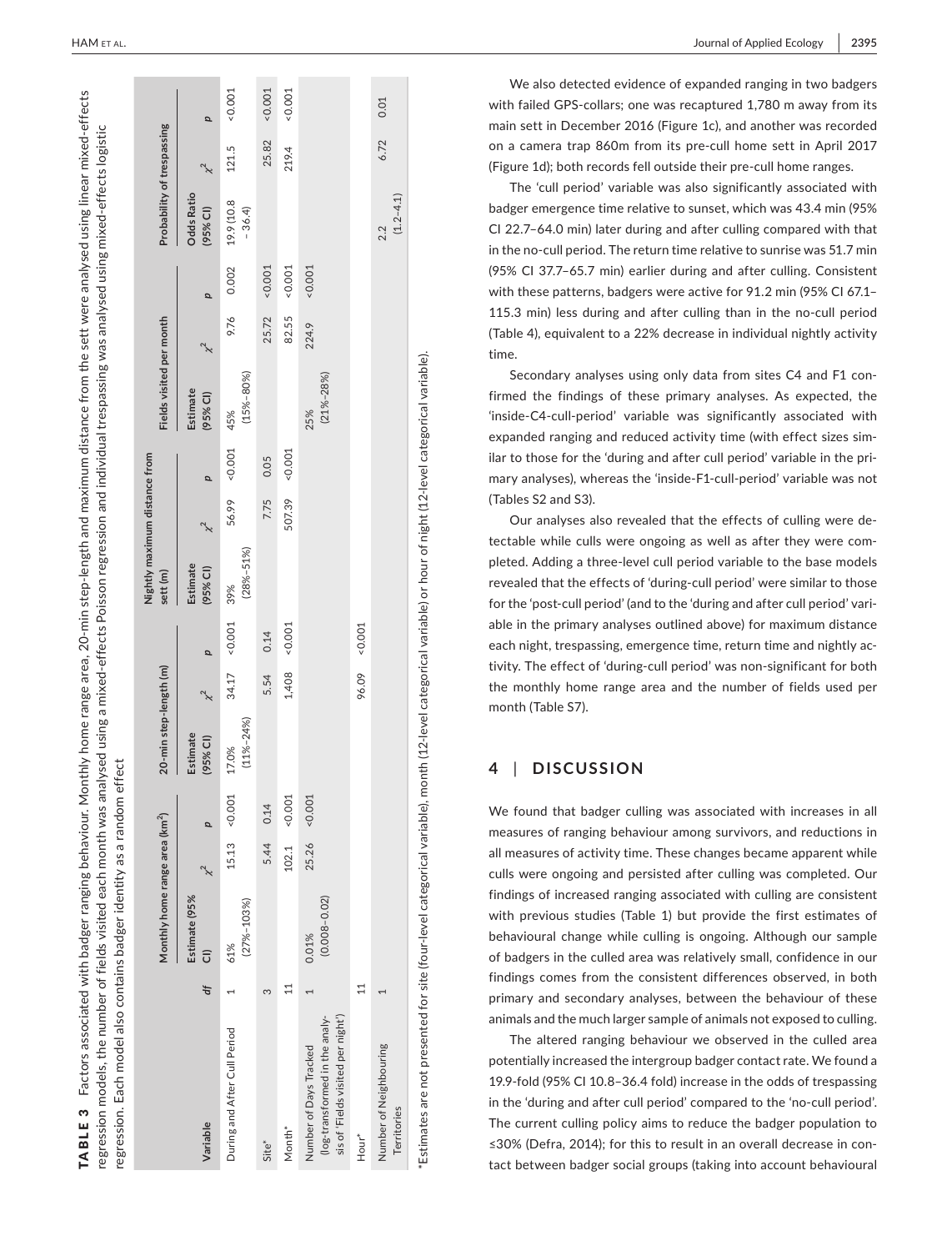|                                 | Emergence time (minutes after sunset) |                   |          |                  | Duration of night activity (minutes) |              |                  | Return time (minutes after<br>sunset) |          |         |
|---------------------------------|---------------------------------------|-------------------|----------|------------------|--------------------------------------|--------------|------------------|---------------------------------------|----------|---------|
| <b>Variable</b>                 | df                                    | Estimate (95% CI) | $\chi^2$ | $\boldsymbol{p}$ | Estimate (95%<br>CI                  | $\checkmark$ | $\boldsymbol{p}$ | <b>Estimate</b><br>(95% CI)           | $\chi^2$ | p       |
| During and After<br>Cull Period | 1                                     | 43.4 (22.7–64.0)  | 16.38    | 0.001            | $-91.2$ ( $-115.29$<br>$-67.1$       | 54.81        | < 0.001          | $-51.7$<br>$(-65.7,$<br>$-37.7$       | 52.10    | < 0.001 |
| Site*                           | 3                                     |                   | 5.71     | 0.13             |                                      | 0.53         | 0.91             |                                       | 15.81    | 0.001   |
| Month <sup>*</sup>              | 11                                    |                   | 5.980    | < 0.001          |                                      | 3.195        | < 0.001          |                                       | 5.828    | < 0.001 |

TABLE 4 Factors associated with badger activity. The emergence time, return time and duration of nightly activity were analysed using linear mixed‐effects models. Each model also contains badger identity as a random effect

\*Estimates are not presented for site (four‐level categorical variable) or month (12‐level categorical variable).

change) the increased probability of trespassing in surviving badgers would need to be <3.3, all else being equal. However, we estimated that the increase in the probability (as opposed to the odds) of trespassing at C4 lay in the range 11.9–18.0 (varying between months [Table S4]) suggesting that culling might have prompted an overall increase in badger contact with individuals in neighbouring social groups. In principle, the effect of increased trespassing on the risk of direct badger‐to‐badger transmission might have been reduced by the shorter activity periods associated with culling. However, this argument is undermined by the observation that badgers covered greater distances post-cull, albeit in less time. Likewise, reduced activity time is unlikely to have reduced opportunities for indirect transmission among badgers, because the behaviours likely to contaminate the environment (foraging, defecation, urination) occur outside the sett and presumably were concentrated into a shorter activity time, albeit over a wider area. Overall, these observed changes in intergroup contact opportunities may help to explain the increase in *M. bovis* prevalence recorded within the badger population following culling (Woodroffe et al., 2009; Woodroffe, Donnelly, Jenkins, et al., 2006).

The altered ranging behaviour also had potential consequences for badger-to-cattle contact. Within the culled area, individual badgers visited 45% (95% CI 15%–80%) more fields per month than did individuals living in unculled areas. Assuming cattle use of fields is unchanged by badger culling, this behavioural change provides the opportunity for each badger to contact a greater number of grazing cattle. If the badger population was reduced to 30% of its original size (the aim of the current policy), each badger would need to visit 233% more fields to maintain the same level of badger-to-cattle contact opportunity as occurred at the original population size. However, if the badger population were reduced to 75% of the original population (as under localized culling in the Randomized Badger Culling Trial (RBCT; Woodroffe et al., 2008)), individual badgers would only need to visit 33% more fields to maintain the badger-to-cattle contact rate, assuming the behavioural change was the same. These calculations suggest that, under localized culling, the 45% increase in field use that we observed might potentially increase opportunities for badger-cattle contact (although the 33% threshold fell within the 95% confidence interval around the estimate of 45%). In the RBCT,

localized culling was associated with a 27% (95% CI 4.8%–53%) increase in cattle herd breakdowns (Donnelly et al., 2003). This increased cattle TB incidence could be at least partially explained by the increased ranging that we describe. However, increased ranging and trespassing are likely to signal a breakdown in territorial behaviour, a change which has been linked to an increase in badger defecations and urinations away from territorial latrines, increasing cattle exposure to potentially infectious excreta (Hutchings, Service, & Harris, 2002). Whilst the same behavioural changes would occur under widespread culling, the population reduction may be sufficient to outweigh cull‐induced increases in badger‐to‐cattle contact. Individual badgers' expanded use of fields in culled areas also provides the opportunity for greater cattle‐to‐badger transmission of *M. bovis*, which may contribute to the recorded increase in infection prevalence among surviving badgers (Woodroffe, Donnelly, Jenkins, et al., 2006).

Our finding that badger behaviour changed while culls were ongoing may have important implications for TB control. Even if an individual is culled during the latter stages of a cull (which under current policy last ≤6 weeks), the behavioural changes exhibited by the individual prior to death may mean that even individuals which are ultimately killed may contribute to increased transmission risk while culls are ongoing. Furthermore, as badger-to-cattle transmission is most likely to occur through indirect contact (Woodroffe et al., 2016a) and *M. bovis* can remain viable within the environment for extended periods of time (King et al., 2015), the effects of expanded ranging behaviour could create a source of infection to cattle for several months, even after an individual was culled. The importance of this effect depends on the speed at which the badger population is reduced during the cull. Evidence suggests that the current culls reduce the badger population at a slower rate than the experimental culls which they were intended to emulate (AHVLA, 2015a, 2015b, 2015c; Woodroffe et al., 2008), providing a greater period of time for badgers exhibiting increased ranging behaviour to come into contact with an increased number of badgers and cattle.

Although surviving badgers travelled further within the 'during and after cull' period, they were active for less time each night. This reduction in nightly activity might be due to culling selectively removing 'bold' individuals that emerge earlier or are active for longer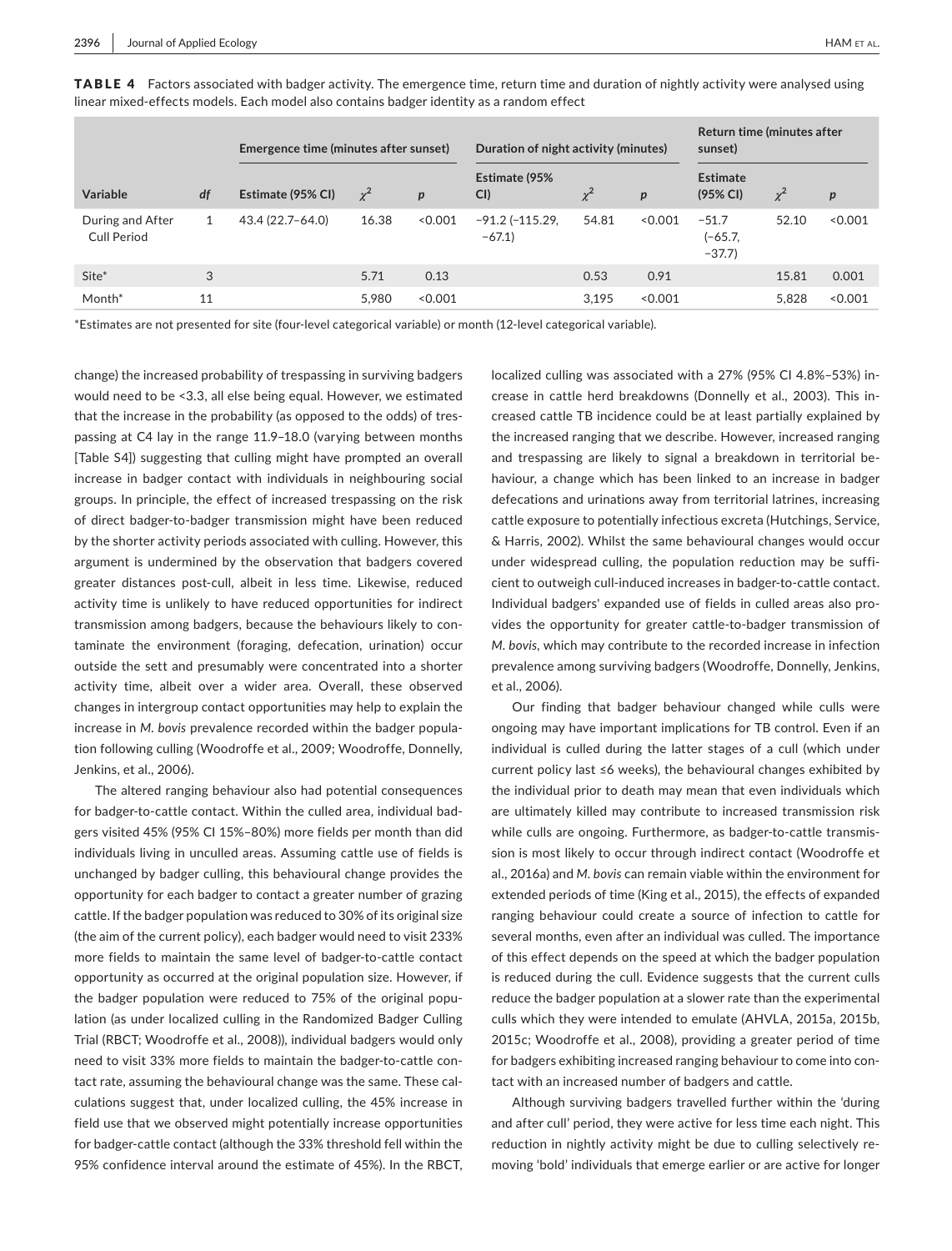and would be at greatest risk from shooters and traps. Alternatively, individuals living within culled areas might be active for less time each night because they have greater access to food either due to having a larger area over which to forage and/or reduced intraspecific competition within their original home range. Previously it has been found that surviving badgers within a culled area are heavier and in better body condition, suggesting that food availability is altered by culling (Tuyttens, MacDonald, Rogers, Cheeseman, & Roddam, 2000). Whatever the reason, reductions in badgers' active periods is likely to reduce their exposure to shooters, potentially reducing the proportion killed on subsequent culls.

In general a greater proportion of culled badgers were removed by free‐shooting as opposed to cage‐trapping after the first year of culling (Table S5), assuming equal trapping effort; this may reflect the badger population becoming increasingly trap‐shy after culling (Tuyttens et al., 1999). Locating free-ranging badgers that travel further, more quickly and for a shorter time period each night may make it more difficult to maintain population reduction over successive annual culls.

Our results help to explain why cull‐induced changes to badger behaviour might offset benefits that reducing the overall badger population has towards lowering the incidence of TB within cattle. In contrast to the behavioural changes described in this study, badger vaccination has been shown to generate no such changes in individual ranging behaviour (Woodroffe et al., 2017). A comparison of the movements of badgers in culled and vaccinated populations, updated from Woodroffe et al., 2017, is provided in Table S6.

The results described here highlight how understanding individual behavioural responses to management programmes can be important for understanding the outcomes of such programmes. Understanding the opportunities for changes in contact rates before, during and after a culling programme could provide an insight into how disease transmission might change, especially for group‐living species. An understanding of the timescale over which behavioural changes might occur is important for designing culling protocols to be used. As GPS‐technology becomes more widely available gathering the data needed to understand fine‐scale individual behaviour will become easier and wildlife management protocols should take advantage of this wherever possible.

# **ACKNOWLEDGEMENTS**

We thank landowners for allowing fieldwork access and Kayna Chapman, Kelly Moyes, Naomi Stratton and Sam Cartwright for assistance with data collection and analysis. This work was funded by NERC and Defra. C.A.D. thanks the MRC for Centre funding. The authors declare no competing interests.

#### **AUTHORS' CONTRIBUTIONS**

C.H., C.A.D. and R.W. designed the study, C.H., K.L.A., S.Y.B.J. and R.W. collected data, C.H. conducted data analyses and wrote the manuscript with guidance from C.A.D. and R.W. All authors gave final approval for publication.

# **DATA AVAILABILITY STATEMENT**

All measures of movement behaviour are available on Dryad Digital Repository <https://doi.org/10.5061/dryad.1b58p8m> (Ham, Donnelly, Astley, Jackson, & Woodroffe, 2019). Raw GPS‐collar data are available on Movebank project 158275131 subject to a confidentiality agreement due to sensitive nature of the data.

# **ORCID**

*Cally Ham* <https://orcid.org/0000-0002-9281-038X> *Christl A. Donnelly* <https://orcid.org/0000-0002-0195-2463> *Rosie Woodroff[e](https://orcid.org/0000-0003-2104-3133)* <https://orcid.org/0000-0003-2104-3133>

#### **REFERENCES**

- AHVLA. (2015a). Dorset Final Summary. Retrieved from [https://assets.](https://assets.publishing.service.gov.uk/government/uploads/system/uploads/attachment_data/file/486607/annex-a3-final-summary-dorset.pdf) [publishing.service.gov.uk/government/uploads/system/uploads/](https://assets.publishing.service.gov.uk/government/uploads/system/uploads/attachment_data/file/486607/annex-a3-final-summary-dorset.pdf) [attachment\\_data/file/486607/annex-a3-final-summary-dorset.pdf](https://assets.publishing.service.gov.uk/government/uploads/system/uploads/attachment_data/file/486607/annex-a3-final-summary-dorset.pdf).
- AHVLA. (2015b). West Somerset Final Summary. Retrieved from [https](https://assets.publishing.service.gov.uk/government/uploads/system/uploads/attachment_data/file/486606/annex-a2-final-summary-ws.pdf) [://assets.publishing.service.gov.uk/government/uploads/syste](https://assets.publishing.service.gov.uk/government/uploads/system/uploads/attachment_data/file/486606/annex-a2-final-summary-ws.pdf) [m/uploads/attachment\\_data/file/486606/annex-a2-final-summa](https://assets.publishing.service.gov.uk/government/uploads/system/uploads/attachment_data/file/486606/annex-a2-final-summary-ws.pdf) [ry-ws.pdf](https://assets.publishing.service.gov.uk/government/uploads/system/uploads/attachment_data/file/486606/annex-a2-final-summary-ws.pdf).
- AHVLA. (2015c). West Gloucestershire Final Summary. Retrieved from [https://assets.publishing.service.gov.uk/government/uploads/syste](https://assets.publishing.service.gov.uk/government/uploads/system/uploads/attachment_data/file/486605/annex-a1-final-summary-wg.pdf) [m/uploads/attachment\\_data/file/486605/annex-a1-final-summa](https://assets.publishing.service.gov.uk/government/uploads/system/uploads/attachment_data/file/486605/annex-a1-final-summary-wg.pdf) [ry-wg.pdf.](https://assets.publishing.service.gov.uk/government/uploads/system/uploads/attachment_data/file/486605/annex-a1-final-summary-wg.pdf)
- Barlow, N. D. (1996). The ecology of wildlife disease control: simple models revisited. *Journal of Applied Ecology*, *33*, 303–314. [https://doi.](https://doi.org/10.2307/2404752) [org/10.2307/2404752](https://doi.org/10.2307/2404752)
- Bates, D., Maechler, M., Bolker, B., & Walker, S. (2014). R package LME4: Linear mixed effects models using Eigen and S4.
- Böhm, M., Hutchings, M. R., & White, P. C. L. (2009). Contact networks in a wildlife‐livestock host community: Identifying high‐risk individuals in the transmission of bovine TB among badgers and cattle. *PLoS ONE*, *4*, e5016. <https://doi.org/10.1371/journal.pone.0005016>
- Brunton, L. A., Donnelly, C. A., O'Connor, H., Prosser, A., Ashfield, S., Ashton, A., … Downs, S. H. (2017). Assessing the effects of the first 2 years of industry‐led badger culling in England on the incidence of bovine tuberculosis in cattle in 2013–2015. *Ecology and Evolution*, *7*, 7213–7230.<https://doi.org/10.1002/ece3.3254>
- Caley, P., Hickling, G. J., Cowan, P. E., & Pfeiffer, D. U. (1999). Effects of sustained control of brushtail possums on levels of *Mycobacterium* bovis infection in cattle and brushtail possum populations from Hohotaka, New Zealand. *New Zealand Veterinary Journal*, *47*, 133– 142.<https://doi.org/10.1080/00480169.1999.36130>
- Carter, S. P., Delahay, R. J., Smith, G. C., Macdonald, D. W., Riordan, P., Etherington, T. R., … Cheeseman, C. L. (2007). Culling‐induced social perturbation in Eurasian badgers *Meles meles* and the management of TB in cattle: An analysis of a critical problem in applied ecology. *Proceedings of the Royal Society B*, *274*, 2769–2777. [https://doi.](https://doi.org/10.1098/rspb.2007.0998) [org/10.1098/rspb.2007.0998](https://doi.org/10.1098/rspb.2007.0998)
- Choisy, M., & Rohani, P. (2006). Harvesting can increase severity of wildlife disease epidemics. *Proceedings of the Royal Society B: Biological Sciences*, *273*, 2025–2034.<https://doi.org/10.1098/rspb.2006.3554>
- de Leeuw, A. N. S., Forrester, G. J., Spyvee, P. D., Brash, M. G. I., & Delahay, R. J. (2004). Experimental comparison of ketamine with a combination of ketamine, butorphanol and medetomidine for general anaesthesia of the Eurasian badger (*Meles meles* L.). *Veterinary Journal*, *167*, 186–193. [https://doi.org/10.1016/](https://doi.org/10.1016/S1090-0233(03)00113-8) [S1090-0233\(03\)00113-8](https://doi.org/10.1016/S1090-0233(03)00113-8)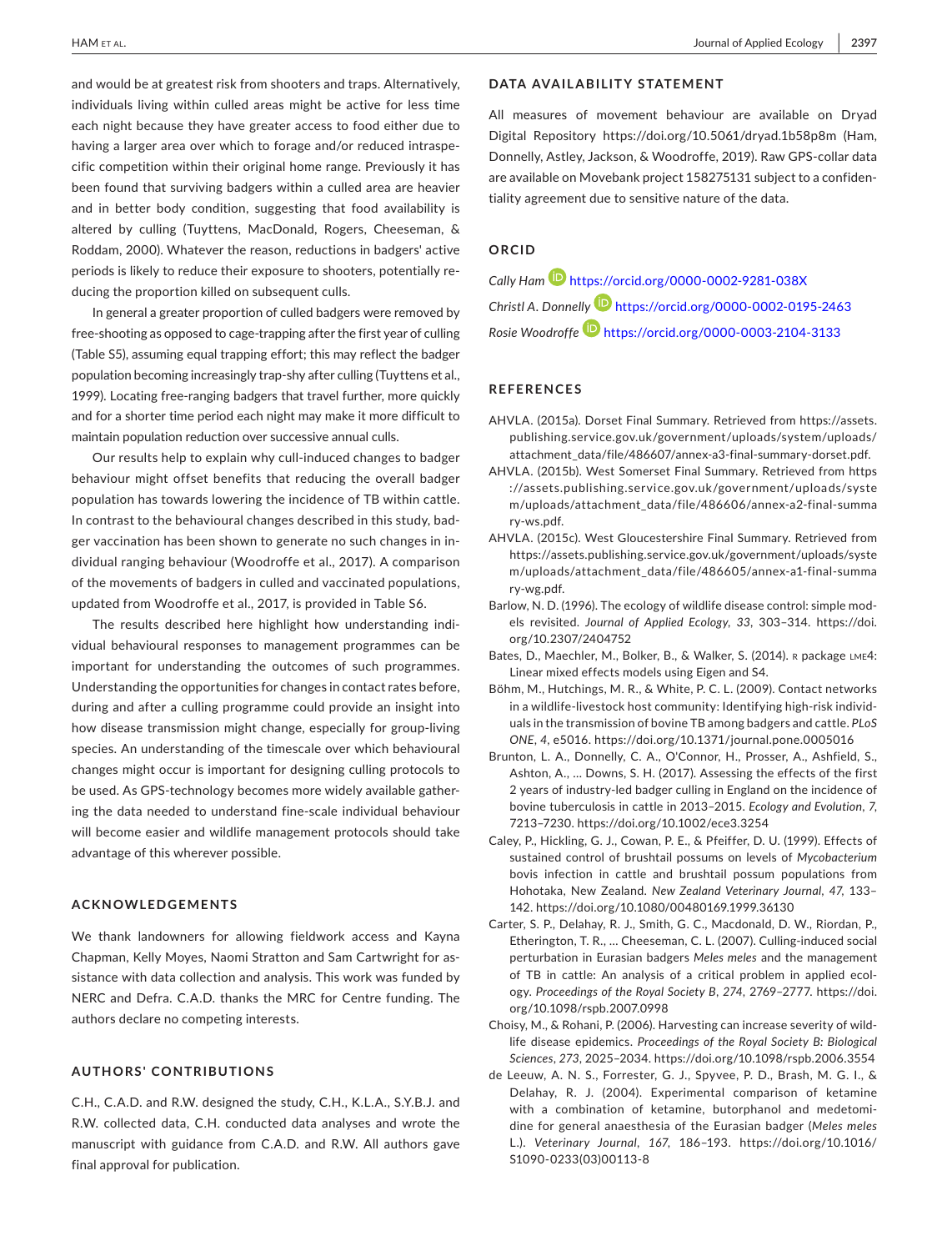- Defra. (2014). *The strategy for achieving officially bovine tuberculosis free status for England*.
- Defra. (2015). Guidance to Natural England Licences to kill or take badgers for the purpose of preventing the spread of Bovine TB under Section 10 (2) (a) of the Protection of Badgers Act 1992.
- Defra. (2018a). Quarterly publication of national statistics on the incidence and prevalence of Tuberculosis (TB) in cattle in Great Britain – to End June 2018.
- Defra. (2018b). *Setting the minimum and maximum numbers in badger cull areas in 2018: Advice to Natural England*.
- Delahay, R. J., Smith, G. C., Barlow, A. M., Walker, N., Harris, A., Clifton‐ Hadley, R. S., & Cheeseman, C. L. (2007). Bovine tuberculosis infection in wild mammals in the South‐West region of England: A survey of prevalence and a semi‐quantitative assessment of the relative risks to cattle. *Veterinary Journal*, *173*, 287–301. [https://doi.org/10.1016/j.](https://doi.org/10.1016/j.tvjl.2005.11.011) [tvjl.2005.11.011](https://doi.org/10.1016/j.tvjl.2005.11.011)
- Donnelly, C. A., & Nouvellet, P. (2013). The contribution of badgers to confirmed tuberculosis in cattle in high‐incidence areas in England. *PLoS Current Outbreaks*, *5*, 1–11. [https://doi.org/10.1371/currents.](https://doi.org/10.1371/currents.outbreaks.097a904d3f3619db2fe78d24bc776098) [outbreaks.097a904d3f3619db2fe78d24bc776098](https://doi.org/10.1371/currents.outbreaks.097a904d3f3619db2fe78d24bc776098)
- Donnelly, C. A., Woodroffe, R., Cox, D. R., Bourne, F. J., Cheeseman, C. L., Clifton‐Hadley, R. S., … Morrison, W. I. (2006). Positive and negative effects of widespread badger culling on tuberculosis in cattle. *Nature*, *439*, 843–846. <https://doi.org/10.1038/nature04454>
- Donnelly, C. A., Woodroffe, R., Cox, D. R., Bourne, J., Gettinby, G., Le Fevre, A. M., … Morrison, W. I. (2003). Impact of localized badger culling on tuberculosis incidence in British cattle. *Nature*, *426*, 834– 837. <https://doi.org/10.1038/nature02192>
- Gauthier‐Clerc, M., Lebarbenchon, C., & Thomas, F. (2007). Recent expansion of highly pathogenic avian influenza H5N1: A critical review. *Ibis*, *149*, 202–214.<https://doi.org/10.1111/j.1474-919X.2007.00699.x>
- Getz, W. M., Fortmann‐Roe, S., Cross, P. C., Lyons, A. J., Ryan, S. J., & Wilmers, C. C. (2007). LoCoH: Nonparameteric kernel methods for constructing home ranges and utilization distributions. *PLoS ONE*, *2*(2), e207.<https://doi.org/10.1371/journal.pone.0000207>
- Gortazar, C., Diez‐Delgado, I., Barasona, J. A., Vicente, J., De La Fuente, J., & Boadella, M. (2015). The wild side of disease control at the wildlife‐livestock‐human interface: A review. *Frontiers in Veterinary Science*, *1*, 1–12.<https://doi.org/10.3389/fvets.2014.00027>
- Gortázar, C., Ferroglio, E., Höfle, U., Frölich, K., & Vicente, J. (2007). Diseases shared between wildlife and livestock: A European perspective. *European Journal of Wildlife Research*, *53*, 241–256. [https://](https://doi.org/10.1007/s10344-007-0098-y) [doi.org/10.1007/s10344-007-0098-y](https://doi.org/10.1007/s10344-007-0098-y)
- Ham, C., Donnelly, C. A., Astley, K. A., Jackson, S. Y. B., & Woodroffe, R. (2019). Data from: Effect of culling on individual badger (*Meles meles*) behaviour: potential implications for bovine tuberculosis transmission. *Dryad Digital Repository*,<https://doi.org/10.5061/dryad.1b58p8m>
- Harrison, A., Newey, S., Gilbert, L., Haydon, D. T., & Thirgood, S. (2010). Culling wildlife hosts to control disease: Mountain hares, red grouse and louping ill virus. *Journal of Applied Ecology*, *47*, 926–930. [https://](https://doi.org/10.1111/j.1365-2664.2010.01834.x) [doi.org/10.1111/j.1365-2664.2010.01834.x](https://doi.org/10.1111/j.1365-2664.2010.01834.x)
- Holmala, K., & Kauhala, K. (2006). Ecology of wildlife rabies in Europe. *Mammal Review*, *36*, 17–36. [https://doi.](https://doi.org/10.1111/j.1365-2907.2006.00078.x) [org/10.1111/j.1365-2907.2006.00078.x](https://doi.org/10.1111/j.1365-2907.2006.00078.x)
- Hutchings, M. R., Service, K. M., & Harris, S. (2002). Is population density correlated with faecal and urine scent marking in European badgers (*Meles meles*) in the UK? *Mammalian Biology*, *67*, 286–293. [https://doi.](https://doi.org/10.1078/1616-5047-00043) [org/10.1078/1616-5047-00043](https://doi.org/10.1078/1616-5047-00043)
- King, H. C., Murphy, A., James, P., Travis, E., Porter, D., Hung, Y.‐J., … Wellington, E. M. (2015). The variability and seasonality of the environmental reservoir of *Mycobacterium bovis* shed by wild European badgers. *Scientific Reports*, *5*, 12318. <https://doi.org/10.1038/srep12318>
- Krebs, J., Anderson, R., Clutton‐Brock, T., Morrison, I., Young, D., Donnelly, C., …Woodroffe, R. (1997). Bovine tuberculosis in cattle and badger Report by The Independent Scientific Review Group.
- Kruuk, H. (1978). Spatial organization and territorial behaviour of the European badger *Meles meles*. *Journal of Zoology*, *184*, 1–19. [https://](https://doi.org/10.1111/j.1469-7998.1978.tb03262.x) [doi.org/10.1111/j.1469-7998.1978.tb03262.x](https://doi.org/10.1111/j.1469-7998.1978.tb03262.x)
- Kruuk, H., & Parish, T. (1982). Factors affecting population density, group size and territory size of the European badger, *Meles meles*. *Journal of Zoology*, *196*, 31–39. [https://doi.org/10.1111/j.1469-7998.1982.](https://doi.org/10.1111/j.1469-7998.1982.tb03492.x) [tb03492.x](https://doi.org/10.1111/j.1469-7998.1982.tb03492.x)
- Lyons, A. (2014). T‐LoCoH for R Tutorial and Users Guide.
- McClune, D. W., Marks, N. J., Delahay, R. J., Montgomery, W. I., & Scantlebury, D. M. (2015). Behaviour‐time budget and functional habitat use of a free‐ranging European badger (*Meles meles*). *Animal Biotelemetry*, *3*, 7. [https://doi.org/10.1186/s40317-015](https://doi.org/10.1186/s40317-015-0025-z) [-0025-z](https://doi.org/10.1186/s40317-015-0025-z)
- Natural England. (2016). Protection of Badgers Act 1992 TB Area Control Licence. UK
- O'Corry‐Crowe, G., Hammond, R., Eves, J., & Hayden, T. J. (1996). The effect of reduction in badger density on the spatial organisation and activity of badgers (Meles *meles*) in relation to famers in central Ireland. *Biology and Environment: Proceedings of the Royal Irish Academy*, *96B*, 147–158.
- Riordan, P., Delahay, R. J., Cheeseman, C., Johnson, P. J., & Macdonald, D. W. (2011). Culling‐induced changes in badger (*Meles meles*) behaviour, social organisation and the epidemiology of bovine tuberculosis. *PLoS ONE*, *6*(12), e28904. [https://doi.org/10.1371/journ](https://doi.org/10.1371/journal.pone.0028904) [al.pone.0028904](https://doi.org/10.1371/journal.pone.0028904)
- Rogers, L. M., Cheeseman, C. L., & Langton, S. (1997). Body weight as an indication of density‐dependent population regulation in badgers (*Meles meles*) at Woodchester Park, Gloucestershire. *Journal of Zoology*, *242*, 597–604. [https://doi.org/10.1111/j.1469-7998.1997.](https://doi.org/10.1111/j.1469-7998.1997.tb03857.x) [tb03857.x](https://doi.org/10.1111/j.1469-7998.1997.tb03857.x)
- Rozins, C., Silk, M. J., Croft, D. P., Delahay, R. J., Hodgson, D. J., McDonald, R. A., … Boots, M. (2018). Social structure contains epidemics and regulates individual roles in disease transmission in a group‐living mammal. *Ecology and Evolution*, *8*(23), 12044–12055. [https://doi.](https://doi.org/10.1002/ece3.4664) [org/10.1002/ece3.4664](https://doi.org/10.1002/ece3.4664)
- Schulz, K., Peyre, M., Staubach, C., Schauer, B., Schulz, J., Calba, C., … Conraths, F. J. (2017). Surveillance strategies for Classical Swine Fever in wild boar-a comprehensive evaluation study to ensure powerful surveillance. *Scientific Reports*, *7*, 1–13. [https://doi.org/10.1038/](https://doi.org/10.1038/srep43871) [srep43871](https://doi.org/10.1038/srep43871)
- Streicker, D. G., Recuenco, S., Valderrama, W., Benavides, J. G., Vargas, I., Pacheco, V., … Altizer, S. (2012). Ecological and anthropogenic drivers of rabies exposure in vampire bats: Implications for transmission and control. *Proceedings of the Royal Society B: Biological Sciences*, *279*, 3384–3392.
- Ordnance Survey. (2002). OS Explorer: 102 Land's End, 103 The Lizard, 109 Bodmin moor, 112 Launceston and Holsworthy.
- Tuyttens, F. A. M., Delahay, R. J., Macdonald, D. W., Cheeseman, C. L., Long, B., & Donnelly, C. A. (2000). Spatial perturbation caused by a badger (*Meles meles*) culling operation: Implications for the function of territoriality and the control of bovine tuberculosis (*Mycobacterium bovis*). *Journal of Animal Ecology*, *69*, 815–828.
- Tuyttens, F. A. M., MacDonald, D. W., Delahay, R., Rogers, L. M., Mallinson, P. J., Donnelly, C. A., & Newman, C. (1999). Differences in trappability of European badgers *Meles meles* in three populations in England. *Journal of Applied Ecology*, *36*, 1051–1062. [https://doi.](https://doi.org/10.1046/j.1365-2664.1999.00462.x) [org/10.1046/j.1365-2664.1999.00462.x](https://doi.org/10.1046/j.1365-2664.1999.00462.x)
- Tuyttens, F. A. M., MacDonald, D. W., Rogers, L. M., Cheeseman, C. L., & Roddam, A. W. (2000). Comparative study on the consequences of culling badgers (*Meles meles*) on biometrics, population dynamics and movement. *Journal of Animal Ecology*, *69*, 567–580. [https://doi.](https://doi.org/10.1046/j.1365-2656.2000.00419.x) [org/10.1046/j.1365-2656.2000.00419.x](https://doi.org/10.1046/j.1365-2656.2000.00419.x)
- Woodroffe, R., Donnelly, C. A., Cox, D. R., Bourne, F. J., Cheeseman, C. L., Delahay, R. J., … Morrison, W. I. (2006). Effects of culling on badger *Meles meles* spatial organization: Implications for the control of